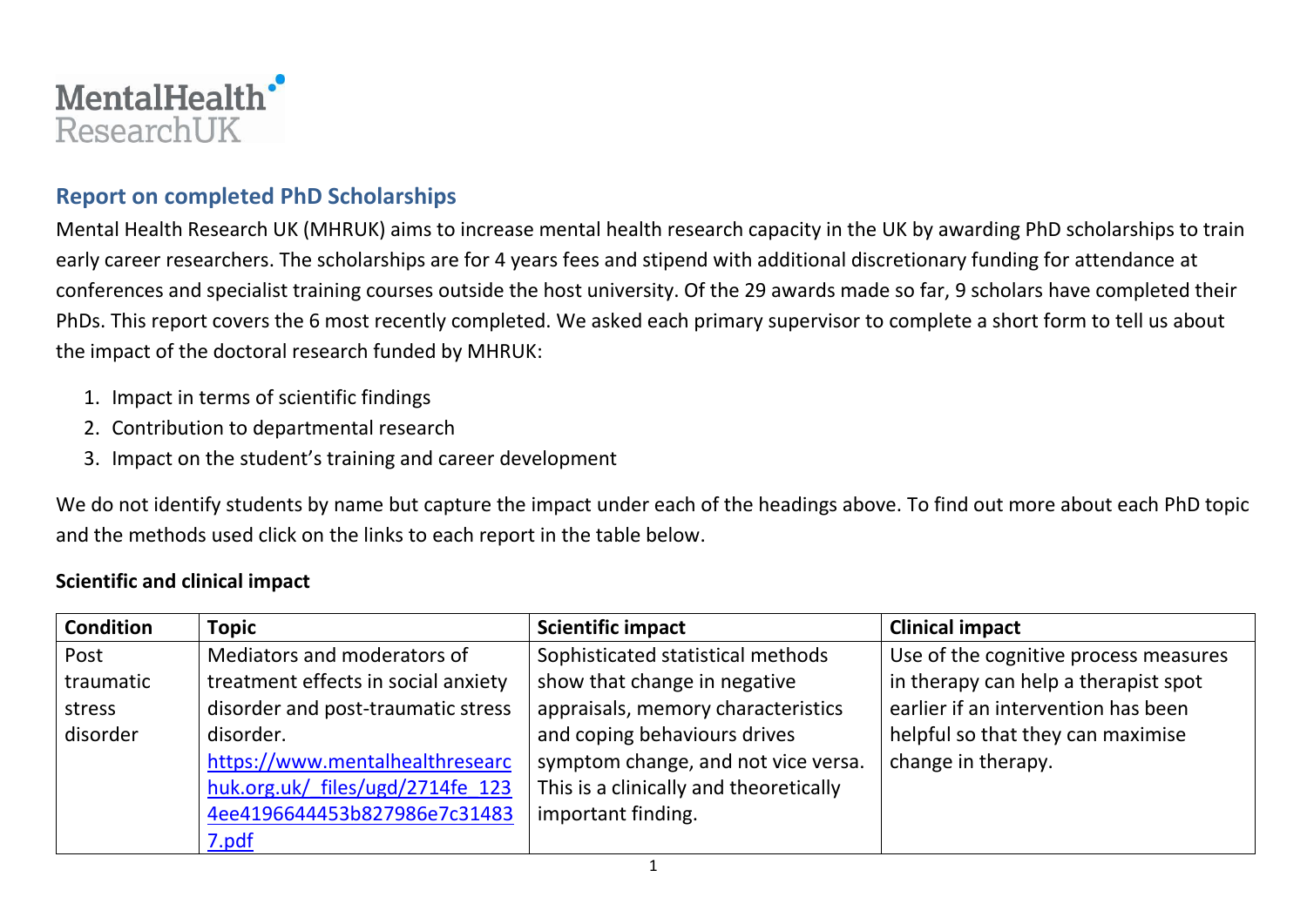| Schizophrenia             | Understanding and translating<br><b>Working Memory Deficits in</b><br>schizophrenia into treatment<br>https://www.mentalhealthresearc<br>huk.org.uk/ files/ugd/2b3042 737<br>4ed87f80c47ae89d0f64ff7b01fb3.p<br>df | Confirmed that basic visual<br>processing problems in people with<br>schizophrenia are associated with<br>lower working memory performance. | Future treatment programs<br>ameliorating these early visual<br>problems could improve working<br>memory and consequently quality of<br>life. |
|---------------------------|--------------------------------------------------------------------------------------------------------------------------------------------------------------------------------------------------------------------|---------------------------------------------------------------------------------------------------------------------------------------------|-----------------------------------------------------------------------------------------------------------------------------------------------|
| Suicide/<br>Non-affective | Understanding psychological                                                                                                                                                                                        | Significant contribution to the field of                                                                                                    | This has important implications for                                                                                                           |
| psychosis                 | resilience to negative stressors and<br>suicidal thoughts and behaviours in                                                                                                                                        | resilience and suicidology. Working<br>with a marginalised group, i.e.,                                                                     | psychological therapeutic approaches in<br>focussing on nurturing 'resilience'                                                                |
|                           | people experiencing schizophrenia                                                                                                                                                                                  | people with non-affective psychosis                                                                                                         | formulated at an individual level in                                                                                                          |
|                           | spectrum disorders.                                                                                                                                                                                                | who are 'hard-to-reach' is a very real                                                                                                      | terms of what resilience means to that                                                                                                        |
|                           | https://www.mentalhealthresearc                                                                                                                                                                                    | achievement. The research has                                                                                                               | person. Our learning has contributed to                                                                                                       |
|                           | huk.org.uk/ files/ugd/2b3042 3ff3                                                                                                                                                                                  | shown that people who are                                                                                                                   | the development of psychological                                                                                                              |
|                           | ce3c3aaf47b99ed2a848271afa9e.p                                                                                                                                                                                     | exceptionally vulnerable because of                                                                                                         | therapies to nurture resilience.                                                                                                              |
|                           | df                                                                                                                                                                                                                 | their severe mental health problems                                                                                                         |                                                                                                                                               |
|                           |                                                                                                                                                                                                                    | nevertheless do develop ways of                                                                                                             |                                                                                                                                               |
| <b>Bipolar</b>            | Identifying clinical and cognitive                                                                                                                                                                                 | being 'resilient'.<br>The increased presence of                                                                                             | The findings on cognitive function might                                                                                                      |
| disorder                  | endophenotypes for bipolar                                                                                                                                                                                         | psychopathology seen in children of                                                                                                         | help clinicians to predict who is most                                                                                                        |
|                           | disorder: genetic risk score analysis                                                                                                                                                                              | parents with bipolar disorder is more                                                                                                       | likely to develop bipolar disorder in the                                                                                                     |
|                           | of two large population cohorts                                                                                                                                                                                    | likely to be due to the family                                                                                                              | future and might therefore warrant                                                                                                            |
|                           | https://www.mentalhealthresearc                                                                                                                                                                                    | environment arising from parental                                                                                                           | closer follow-up (particularly in                                                                                                             |
|                           | huk.org.uk/ files/ugd/2b3042 83a                                                                                                                                                                                   | psychopathology rather than the                                                                                                             | offspring of a parent with bipolar                                                                                                            |
|                           | a4afad6564912b5815dad4eb377f4                                                                                                                                                                                      | child's own genetic risk per se.                                                                                                            | disorder, where baseline risk is higher).                                                                                                     |
|                           | .pdf                                                                                                                                                                                                               |                                                                                                                                             | The provision of greater support to                                                                                                           |
|                           |                                                                                                                                                                                                                    |                                                                                                                                             | parents with BD is required to minimise                                                                                                       |
|                           |                                                                                                                                                                                                                    |                                                                                                                                             | child psychopathology.                                                                                                                        |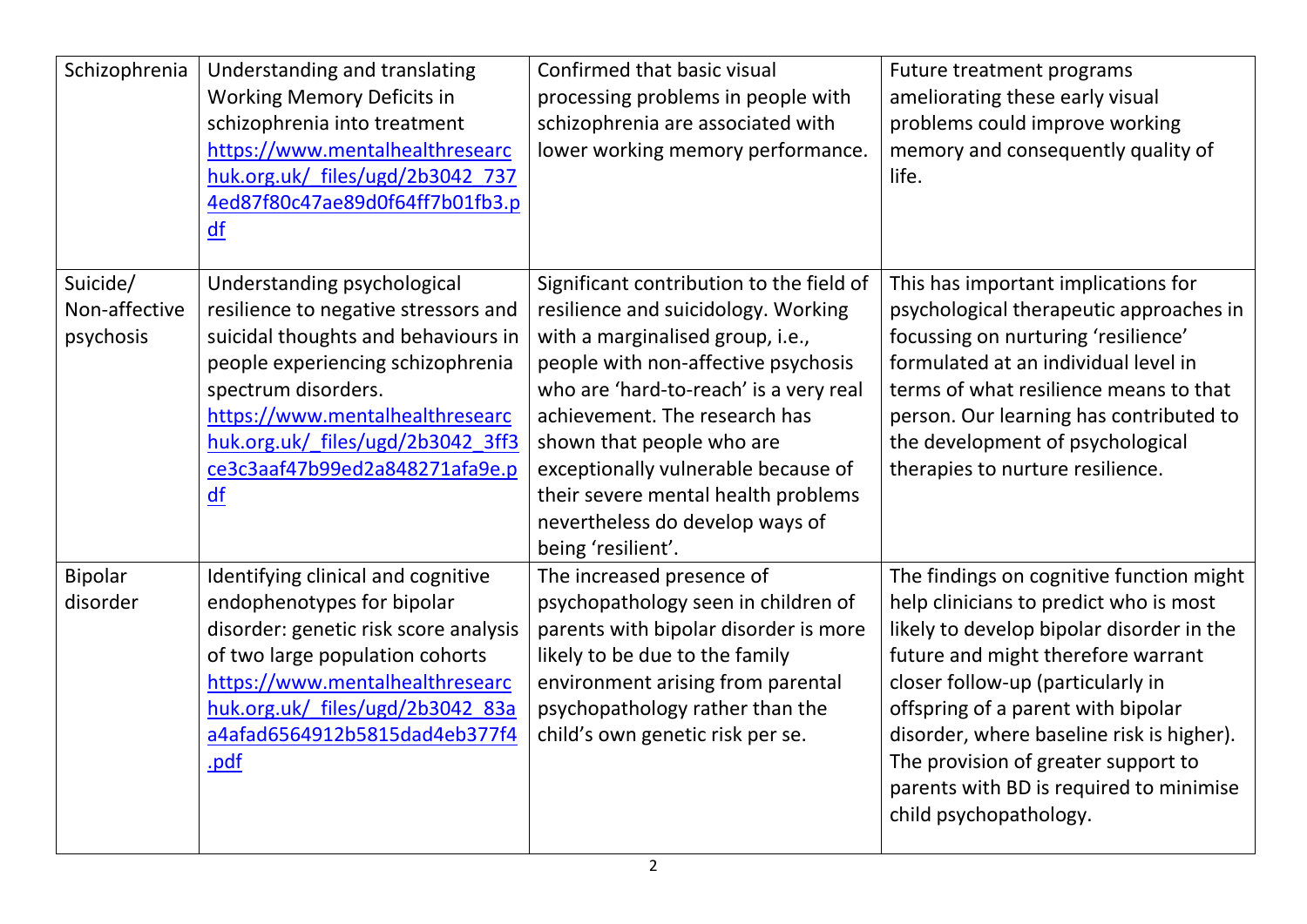| Psychotic    | The Life Course Epidemiology of    | Discovery of novel findings on the     | The post-migratory social environment   |
|--------------|------------------------------------|----------------------------------------|-----------------------------------------|
| disorders in | Psychotic Symptoms in              | epidemiology of psychotic disorders.   | seems to modify the risk of psychosis   |
| migrant      | Schizophrenia and Other            | Risk factors related to migration or   | amongst migrants, with migrants living  |
| populations  | Psychoses: from environment to     | being the child of a migrant that      | in neighbourhoods with more people      |
|              | psychosis                          | increase risk of psychiatric health    | from their same region of origin at     |
|              | https://www.mentalhealthresearc    | problems appear to act specifically on | lower risk of psychosis. This work has  |
|              | huk.org.uk/ files/ugd/2b3042 b8e   | psychosis rather than on mood          | direct relevance for potential public   |
|              | e2fc497434d149331de5539d9c3d0      | symptoms.                              | health interventions.                   |
|              | .pdf                               | New findings on family support         |                                         |
|              |                                    | suggest different risk factors for men |                                         |
|              |                                    | and women migrants.                    |                                         |
| Paranoia     | Using immersive virtual reality to | Showed the importance of rigorous      | Virtual reality now being used to treat |
|              | help patients with persecutory     | experimental tests of single           | people with psychosis who have          |
|              | delusions successfully re-engage   | interventions.                         | persecutory delusions. The approach     |
|              | with social situations.            | Development of immersive virtual       | has proved successful with patients and |
|              | https://www.mentalhealthresearc    | reality as a treatment tool.           | clinical staff.                         |
|              | huk.org.uk/john-grace-2017-oxford  |                                        |                                         |
|              |                                    |                                        |                                         |

#### **Other scientific impacts**

- Development and publication of new analytical tools.
- Development of a guide to help authors of genetic studies to present results consistently to allow future reviews to combine data across studies in meta-analyses. This will have a positive impact on the ability to synthesise research findings across different studies in the future.
- Invitations to write book chapters and editorials on mental health inequalities in migrants and their children.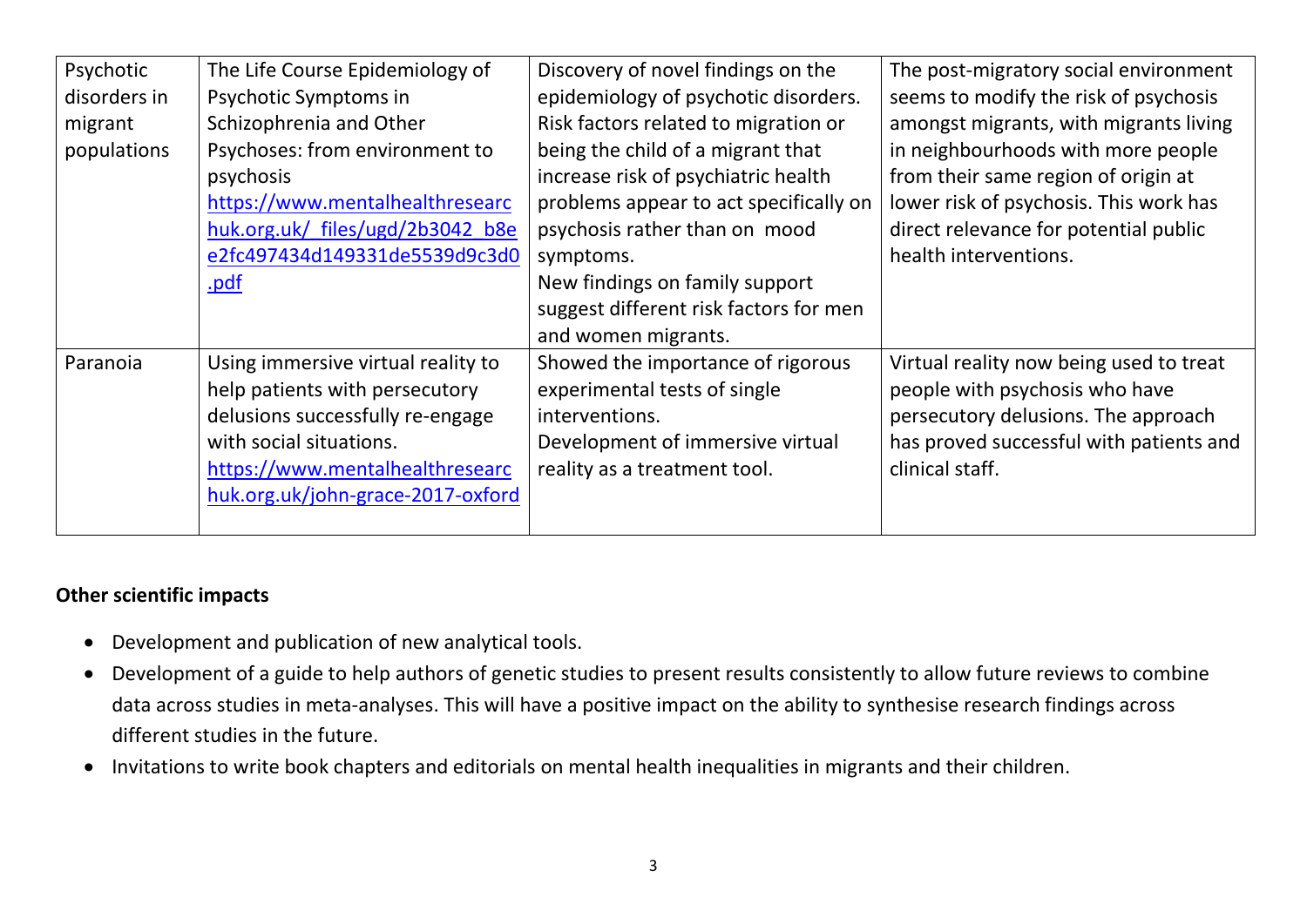#### **Contribution of the PhD to departmental Research**

All host departments reported very positive contributions from the Scholar including:

- Strengthening international collaborations.
- Laying the foundations for major grant applications.
- Expanding the departments research portfolio into development of new therapies.
- Extending pioneering work.

### **Impact on the research student's training and career development**

**Scholar A** has established an impressive research publication portfolio from her PhD. Also gained experience of student supervision, co-supervising two MSc students as co-supervisor. The student has excelled in MSc teaching on the module in Epidemiological Research Methods in Mental Health. Student feedback is that her lectures on public mental health are amongst the most stimulating of all sessions they receive during the whole year of their course; secured a prestigious and senior appointment as a Senior Research Fellow at UCL, and is currently the lead programme manager on the NIHR-funded School for Public Health Research's mental health theme. In an incredibly competitive environment at a leading UK institution the transition from PhD student to Senior Research Fellow post would normally take several years. Since taking up this post Student A has been able to secure some small grants to continue her own trajectory towards becoming an independent research scientist.

**Scholar B**. Significant positive impact on Student B, both in terms of research training and personal development. Developed competence in a wide range of statistical/methodological approaches, including regression modelling, factor analysis, multiple imputation, genetic risk score derivation, systematic reviews, and meta-analyses; now has a strong grounding in epidemiology (study design and causal inference) and genetic epidemiology principles and is well-placed to become a more independent researcher in this field.

**Scholar C**. Developed new analytical tools which are now in the public domain and has secured a position as a data analyst at Nottingham University.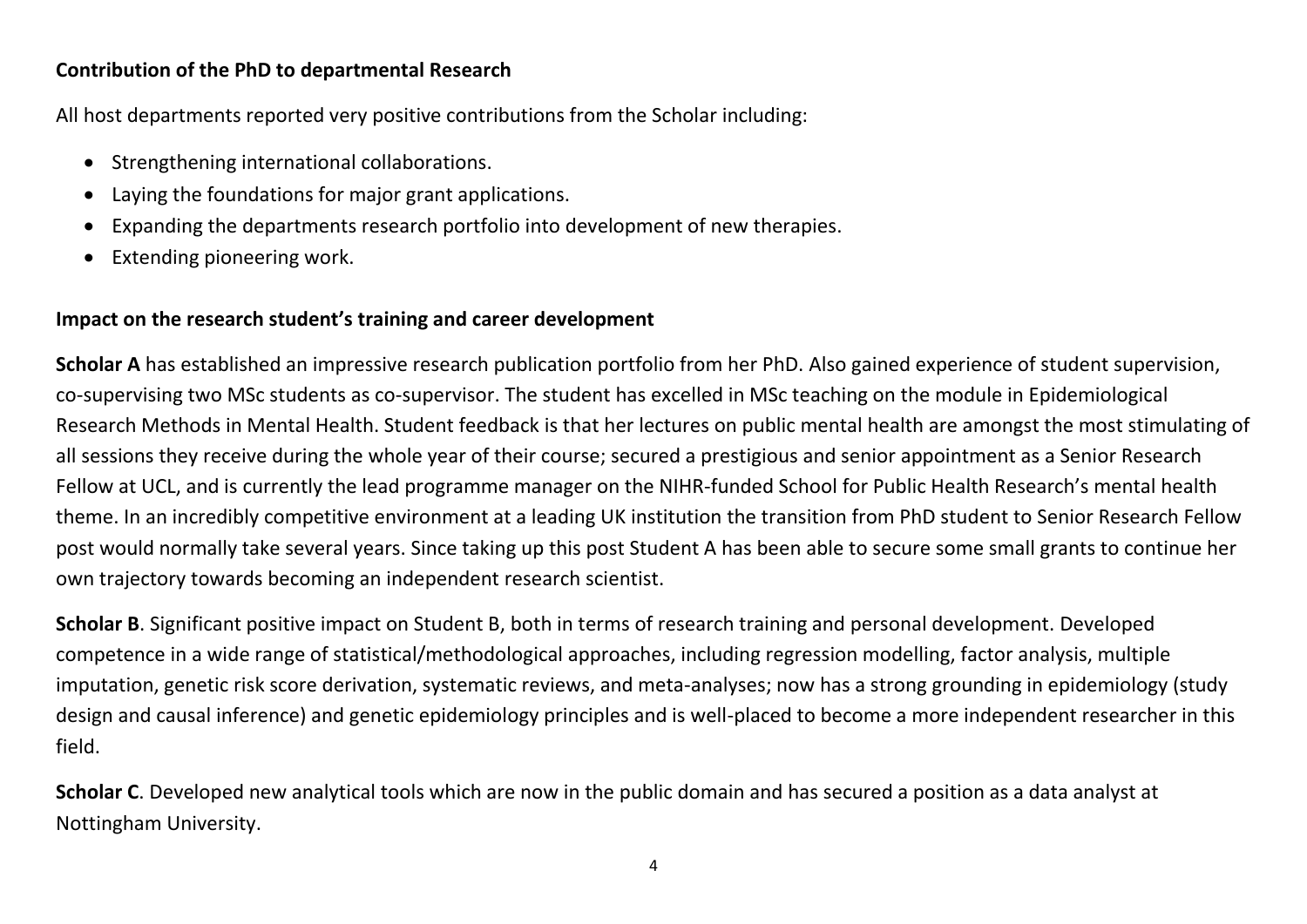Scholar D. Enhanced research skills including conducting clinical studies and data analysis skills. Presented results at national and international conferences. Postdoctoral positions at San Rafaelle Hospital Milan and University of Bologna.

**Scholar E.** In the course of the research developed understanding and practical experience of mental health services, and working with people with non-affective psychosis who are suicidal. She is now training to be a clinical psychologist.

**Scholar F.** Has the potential to be a future leader in mental health service research and treatment as a clinical academic. The scholarship has enabled a PhD to be completed (i.e. the academic component) and has now started a doctorate in clinical psychology (i.e. the clinical component). The scholarship provided invaluable opportunities to learn: systematic reviews, advanced statistical methods (e.g. network analyses), qualitative methods, experimental design, and writing publications (both academic and for wider dissemination). The scholarship enabled the student to learn how to include people with lived experience in the research process. There have been several excellent conference presentations. The student also obtained an internship in the Department of Health, which provided learning about leadership and making policy improvements.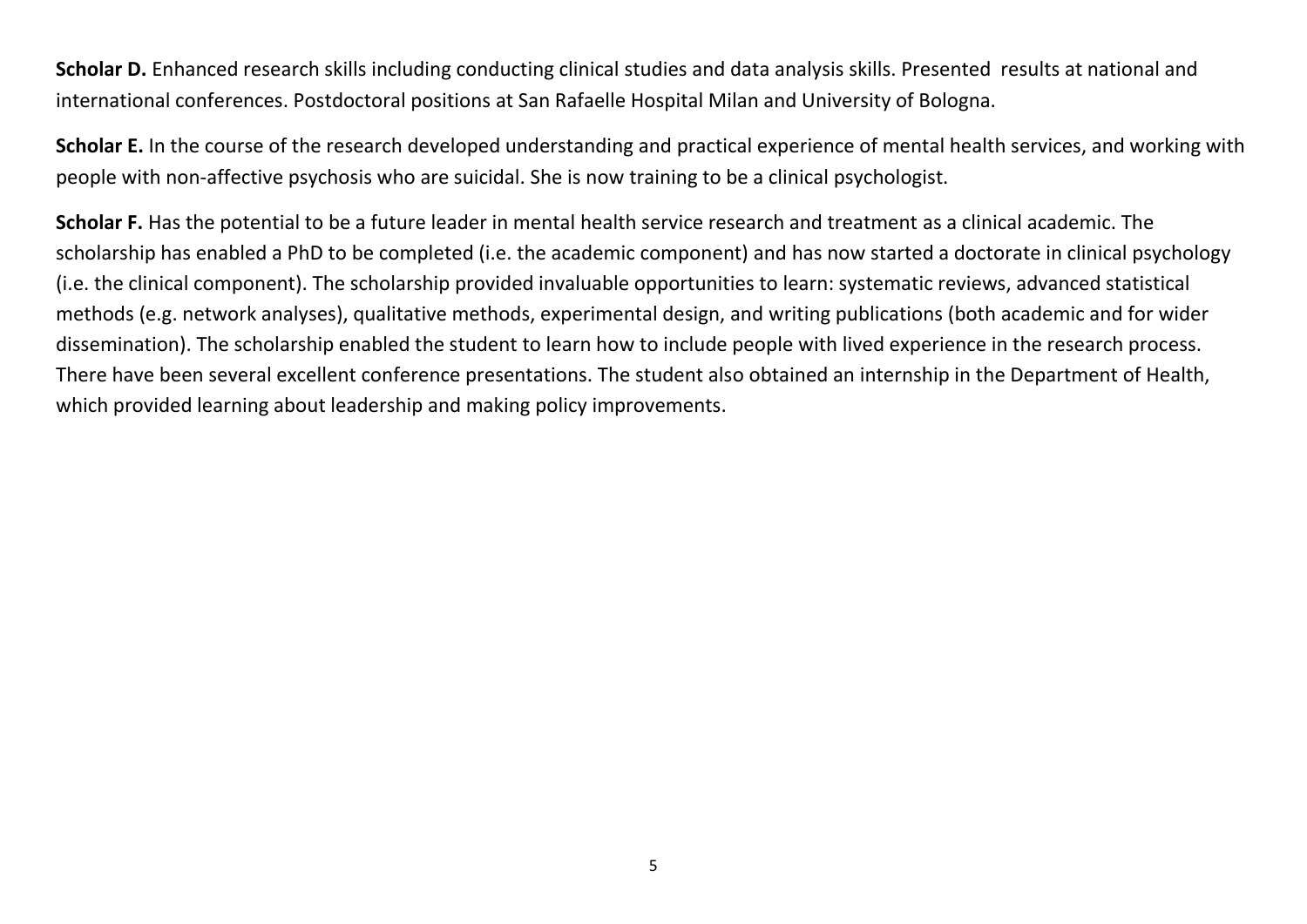# Annex

Published papers from the PhD research. The Scholar's name is underlined.

| Brown, P., Waite, F., &       | 'Twisting the lion's tail': Manipulationist tests of causation | Clinical psychology review 2018, 68, |
|-------------------------------|----------------------------------------------------------------|--------------------------------------|
| Freeman, D.                   | for psychological mechanisms in the occurrence of              | $25 - 37.$                           |
|                               | delusions and hallucinations.                                  |                                      |
| Brown, P., Waite, F., Rovira, | Two virtual reality clinical experimental tests of compassion  | Nature Sci Rep 2020, 1-9             |
| A., Freeman, D.               | techniques to reduce paranoia.                                 |                                      |
| Brown, P., Waite, F, Lambe,   | Virtual reality cognitive therapy on inpatient psychiatric     | JMIR Research Protocols, 2020, 9(8), |
| L., Rosebrock, L., Freeman, F | wards: protocol for a qualitative investigation of staff and   | e20300.                              |
|                               | patient views across multiple NHS sites.                       |                                      |
| Brown, P., Waite, F.,         | Parenting behaviour and paranoia: a network analysis and       | Social Psychiatry and Psychiatric    |
| Freeman, D.                   | results from the National Comorbidity Survey-Adolescents       | Epidemiology, 2020, 1-12.            |
| Brown, P., Waite, F., Rovira, | Power posing for paranoia: a double blind randomised           | Behav Res and Ther.2020. 132, 103691 |
| A., & Freeman, D              | controlled experimental test using virtual reality.            |                                      |
| Brown, P.                     | How to overcome a phobia of Heights                            | AEON magazine. 2020                  |
| Brown, P.                     | Posture: How to feel more powerful and confident.              | The Conversation. 2020               |
| Brown, P.                     | Presentation 'Transforming psychiatric inpatient care: the     | Linacre College Domus Research Prize |
|                               | potential of virtual reality'                                  | 2020                                 |
| Brown, P                      | Three ways virtual reality could transform mental health       | The Conversation, 2021.              |
|                               | treatment                                                      |                                      |
| Freeman, D Brown, P. et al.   | Automated psychological therapy using immersive virtual        | Lancet Psychiatry, 2018, 625-632     |
|                               | reality for treatment of fear of heights: a single-blind,      |                                      |
|                               | parallel-group, randomised controlled trial.                   |                                      |
| Freeman, D Brown, P. et al.   | The revised Green et al., Paranoid Thoughts Scale (R-GPTS):    | Psychological Medicine, 51(2), 244-  |
|                               | psychometric properties, severity ranges, and clinical cut-    | 253.                                 |
|                               | offs.                                                          |                                      |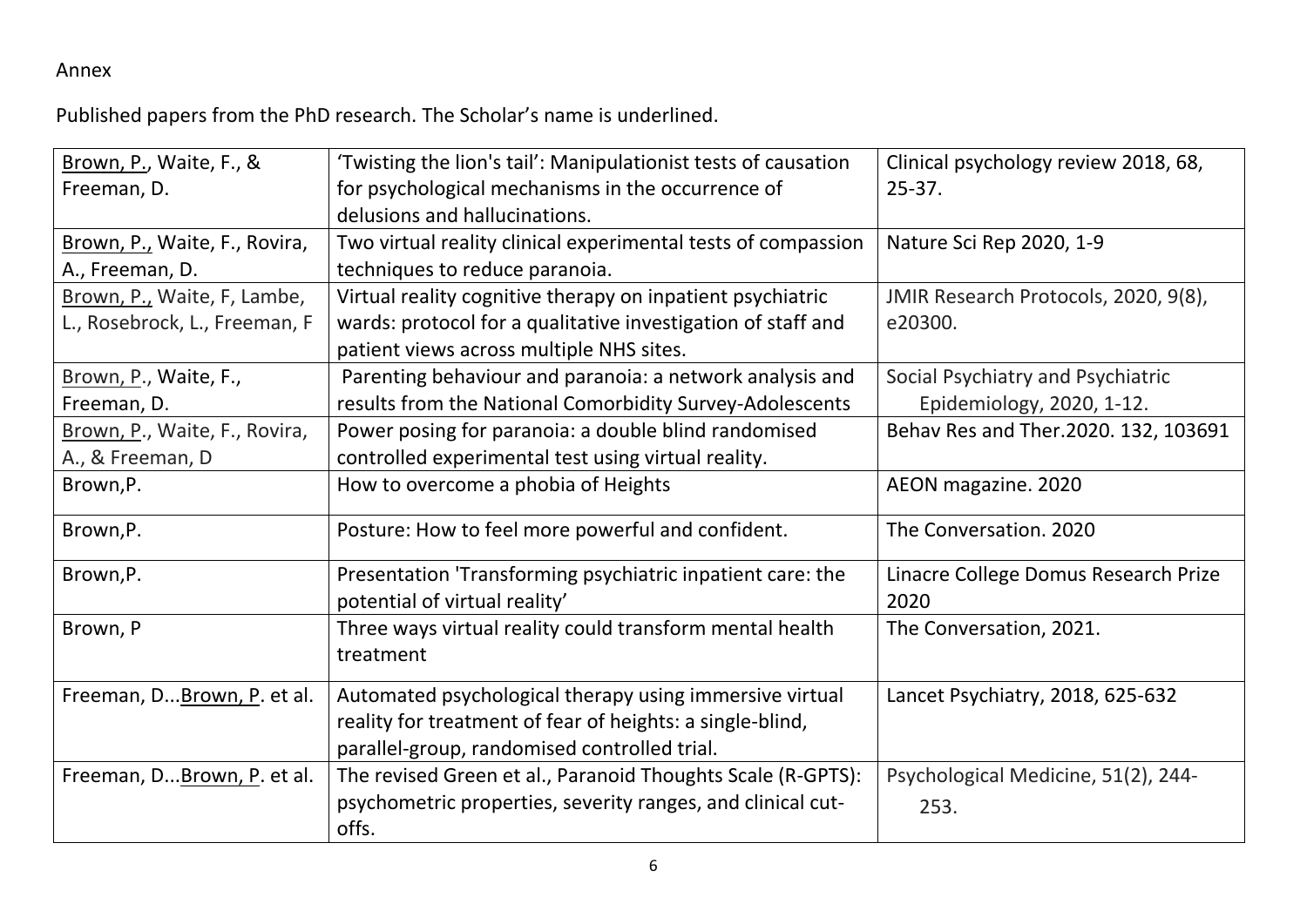| Forkert, A., Brown, P.,             | A compassionate imagery intervention for patients with                                                                | <b>Behavioural and Cognitive</b>        |
|-------------------------------------|-----------------------------------------------------------------------------------------------------------------------|-----------------------------------------|
| Freeman, D., & Waite, F.            | persecutory delusions.                                                                                                | Psychotherapy, 2021, 1-13.              |
| McInerney, J., Brown, P., et        | Does raising heart rate prior to a behavioural test enhance                                                           | <b>Behaviour Research and</b>           |
| al.                                 | learning in cognitive therapy for anxiety? An experimental<br>test for the treatment of fear of heights using virtual | Therapy, 2021, 144, 103928.             |
|                                     | reality.                                                                                                              |                                         |
| Duncan FH, McGrath M,               | Delivery of community-centred public mental health                                                                    | BMJ Open 10, e376631.                   |
| Baskin C, Osborn D,                 | interventions in diverse areas of England: a mapping                                                                  | https://doi.org/10.1136/bmjopen-        |
| Dykxhoorn J et at                   | protocol.                                                                                                             | 2020-037631                             |
| Terhune J <u>, Dykxhoorn J</u> ,    | Migrant status and risk of compulsory admission at first                                                              | Psychological Medicine 2020, 1-10.      |
| Mackay E, Hollander A-C,            | diagnosis of psychotic disorder: a population-based cohort                                                            | https://doi.org/10.1017/S0033291720     |
| Sommerland A, et al                 | study in Sweden.                                                                                                      | 0068                                    |
| Lewis G, Dykxhoorn J,               | Assessment of the role of IQ in associations between                                                                  | JAMA Psychiatry 2020, 17 729-736.       |
| Karlssson H, Khandahar GM,          | population density and deprivation and non-affective                                                                  | https://doi.org/10.1001/jamapsychiatr   |
| Lewis G, et al                      | psychosis.                                                                                                            | y.2020.0103                             |
| Dykxhoorn J, Lewis                  | Association of neighbourhood migrant density and risk of                                                              | The Lancet Psychiatry; 2020, 7, 327-    |
| G, Hollander A-C, Kirkbride         | non-affective psychosis: a national. Longitudinal; cohort                                                             | 336. https://doi.org/10.1016/S2215-     |
| JB, Dalman C.                       | study.                                                                                                                | 0366(20)3005906                         |
| Dykxhoorn J, Hollander A-C,         | Family networks during migration and risk of non-affective                                                            | Schizophr Res. 2019;208:268-75.         |
| Lewis G, Dalman C, Kirkbride<br>JB. | psychosis: A population-based cohort study.                                                                           | doi:10.1016/j.schres.2019.01.044.       |
| Harris S, Dykxhoorn J,              | Substance use disorders in refugee and migrant groups in                                                              | PLOS Medicine, 2019, 16, e1002944.      |
| Hollander A-C, Dalman C,            | Sweden: a nationwide cohrt study of 1.2 million people.                                                               | https://doi.org/10.1371/journal.pmed.   |
| Kirkbride JB.                       |                                                                                                                       | 1002944                                 |
| Solmi F, Dykxhoorn J,               | Urban-Rural Differences in Major Mental Health Conditions.                                                            | In: Okkels N, Kristiansen CB, Munk-     |
| Kirkbride JB.                       |                                                                                                                       | Jørgensen P, editors. Mental health     |
|                                     |                                                                                                                       | and Illness in the City. Vol 6. London: |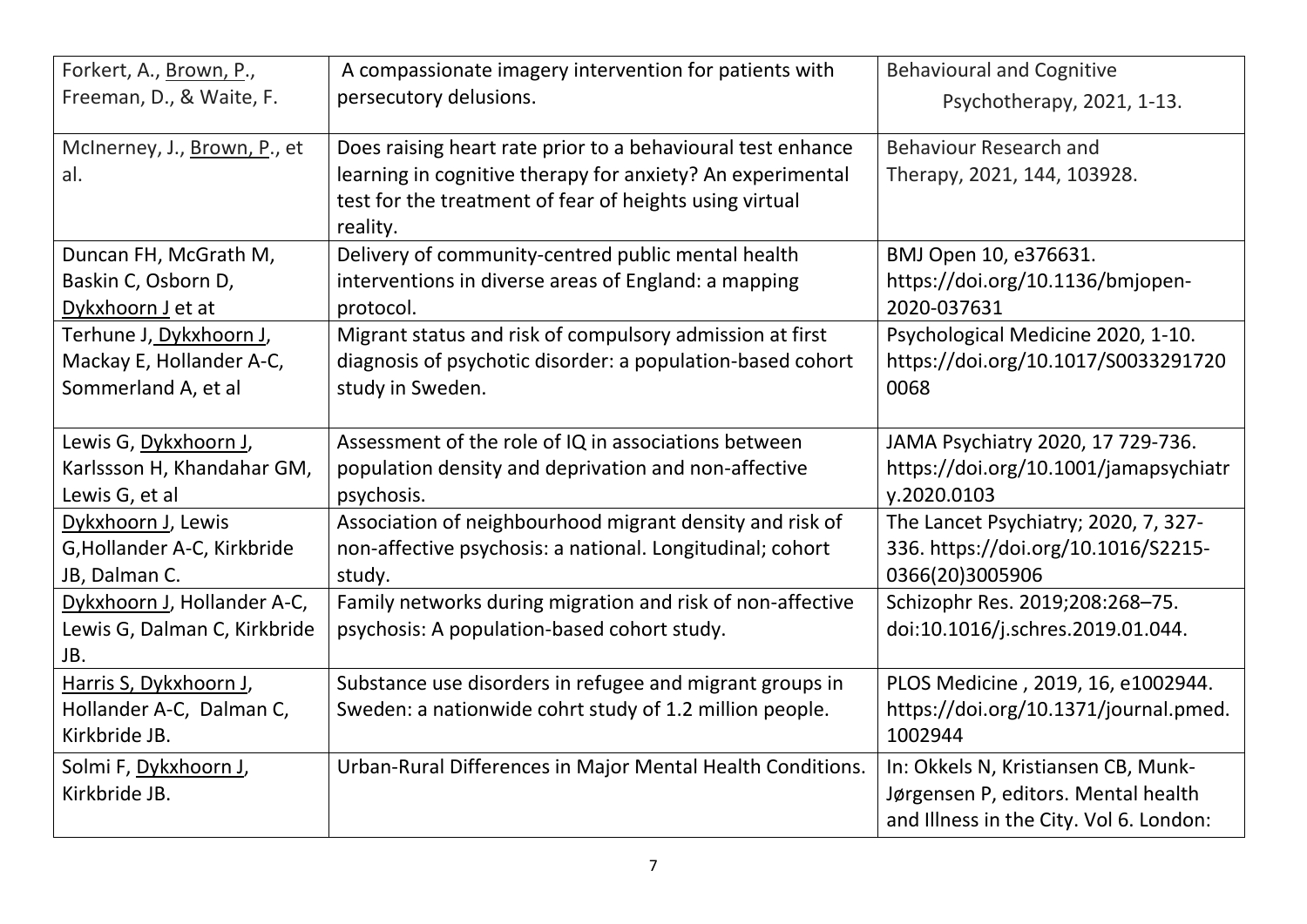|                                   |                                                               | Springer-Nature; 2016. p. 1-106.<br>doi:10.1007/978-981-10-0752-1 7-1 |
|-----------------------------------|---------------------------------------------------------------|-----------------------------------------------------------------------|
| Dykxhoorn J, Hollander AC,        | Risk of schizophrenia, schizoaffective, and bipolar disorders | Psychol Med. 2018;49 2354-2363.                                       |
| Lewis G, Magnusson C,             | by migrant status, region of origin, and age-at-migration: A  | doi:10.1017/S0033291718003227                                         |
| Dalman C, Kirkbride JB.           | national cohort study of 1.8 million people.                  |                                                                       |
| Dykxhoorn J, Kirkbride JB.        | Psychoses sans Frontieres: towards an interdisciplinary       | Epidemiol Psychiatr Sci. 2019;28:146-                                 |
|                                   | understanding of psychosis risk amongst migrants and their    | 52. doi:10.1017/S2045796018000501                                     |
|                                   | descendants.                                                  |                                                                       |
| Harris, K., Haddock, G.,          | Psychological resilience to suicidal thoughts and behaviours  | Theory, Research and Practice 2019.                                   |
| Peters, S., & Gooding, P.         | in people with schizophrenia diagnoses: A systematic          | DOI:https://doi.org/10.1111/papt.1225                                 |
|                                   | literature review. Psychology and Psychotherapy:              | 5.                                                                    |
| Harris, K., Gooding, P.,          | Factors that contribute to psychological resilience to        | British Journal of Psychiatry Open 2019                               |
| Haddock, G., & Peters, S.         | suicidal thoughts and behaviours in people with               | DOI: 10.1192/bjo.2019.63.                                             |
|                                   | schizophrenia diagnoses: Qualitative study.                   |                                                                       |
| Littlewood, D., Harris, K.,       | Using my demons to make good: The short- and long-term        | Archives of Suicide Research 2019, 1-                                 |
| Gooding, P., Pratt, D.,           | impact of participating in suicide-related research.          | 25. DOI:                                                              |
| Haddock, G., & Peters, S.         |                                                               | 10.1080/13811118.2019.1663330.                                        |
| Harris, K., Haddock,<br>G.,       | The long-term relationship between psychological              | Schizophrenia Bulletin Open. 2021                                     |
| Peters, S., & Gooding, P.         | resilience, psychosis, distress, and suicidal thoughts and    | COI:10.1093/schizbullopen/sgaa071                                     |
|                                   | behaviours.                                                   |                                                                       |
| P.,<br>K.,<br>Gooding,<br>Harris, | Investigating the perceived impact of psychosis on suicidal   | Schizophrenia Bulletin Open, 2020.                                    |
| Peters, S., & Haddock, G.         | thoughts and behaviors                                        | $1(1)$ , 1-19. DOI:                                                   |
|                                   |                                                               | 10.1093/schizbullopen/sgaa038                                         |
| Harris, K., Haddock, G.,          | The long-term relationship between psychological              | Schizophrenia Bulletin Open, 2021                                     |
| Peters, S., & Gooding, P.         | resilience, psychosis, distress, and suicidal thoughts and    | DOI: 10.1093/schizbullopen/sgaa071                                    |
|                                   | behaviours.                                                   |                                                                       |
|                                   |                                                               |                                                                       |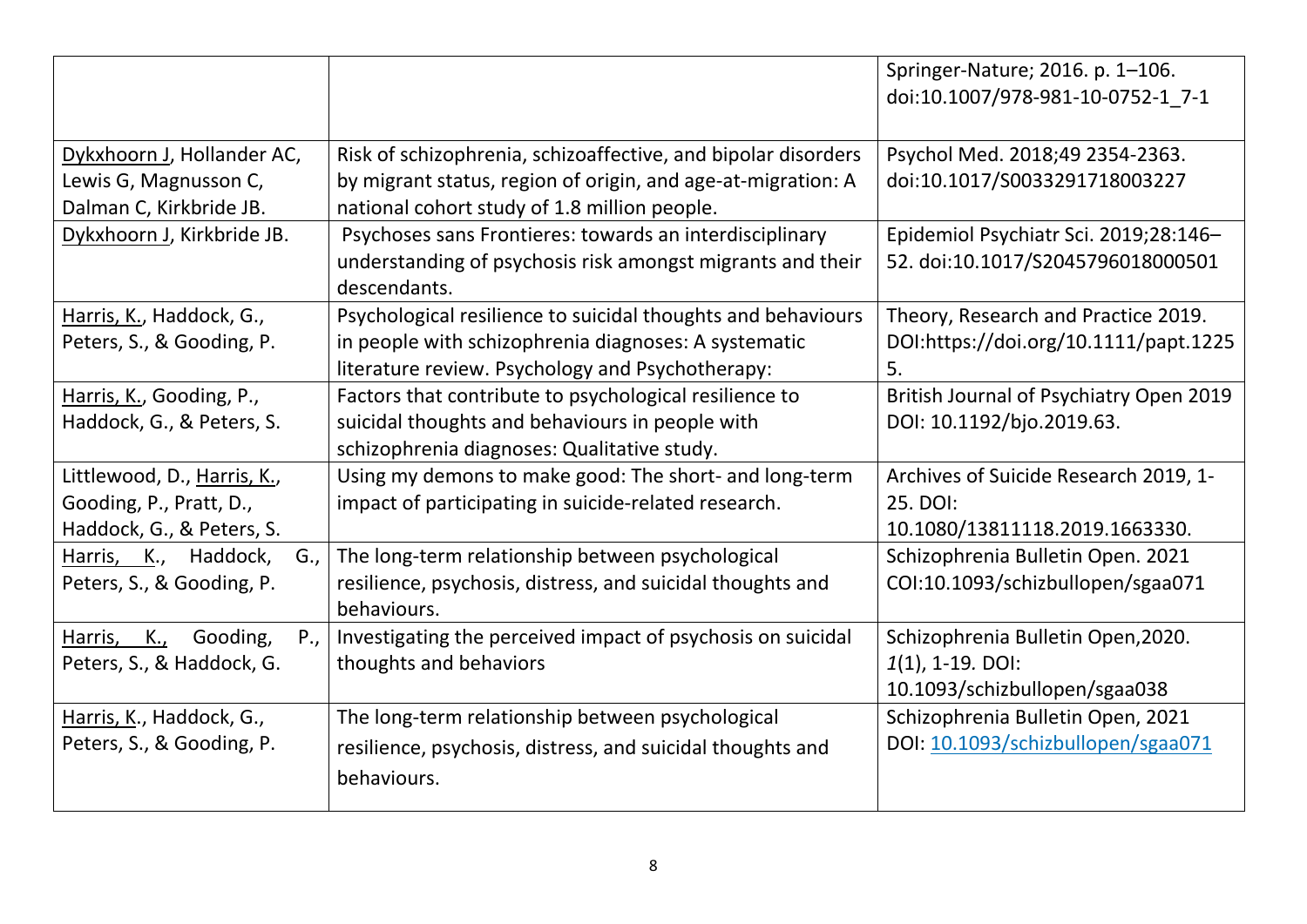| Gooding, P., & Harris, K.                                                                                                 | Psychological resilience to suicidal experiences.                                                                                                       | In W. Stritzke & A. Page (Eds.),<br>Alternatives to suicide: Beyond risk and<br>toward a life worth living (pp. 201-<br>219). London, UK: Academic Press.<br>2020 |
|---------------------------------------------------------------------------------------------------------------------------|---------------------------------------------------------------------------------------------------------------------------------------------------------|-------------------------------------------------------------------------------------------------------------------------------------------------------------------|
| Mistry S, Escott-Price V,<br>Florio AD, Smith DJ, Zammit<br>S.                                                            | Genetic risk for bipolar disorder and psychopathology from<br>childhood to early adulthood.                                                             | Journal of affective disorders.<br>2019;246:633-639.                                                                                                              |
| Mistry S, Harrison JR, Smith<br>DJ, Escott-Price V, Zammit S.                                                             | The use of polygenic risk scores to identify phenotypes<br>associated with genetic risk of schizophrenia: Systematic<br>review.                         | Schizophrenia research. 2017.                                                                                                                                     |
| Mistry S, Harrison JR, Smith<br>DJ, Escott-Price V, Zammit S.                                                             | The use of polygenic risk scores to identify phenotypes<br>associated with genetic risk of bipolar disorder and<br>depression: A systematic review.     | Journal of affective disorders.<br>2018;234:148-155.                                                                                                              |
| Mistry S, Zammit S, Price VE,<br>Jones HJ, Smith DJ. B                                                                    | Borderline personality and attention-deficit hyperactivity<br>traits in childhood are associated with hypomanic features<br>in early adulthood.         | Journal of affective disorders.<br>2017;221:246-253.                                                                                                              |
| Richards A, Horwood J,<br>Boden J, Kennedy M, Sellers<br>R, Riglin L, Mistry et al                                        | Associations between schizophrenia genetic risk, anxiety<br>disorders and manic/hypomanic episode in a longitudinal<br>population cohort study.         | The British journal of psychiatry: the<br>journal of mental science 2019; 214(2):<br>96-102                                                                       |
| Wiedemann, M., Thew, G.,<br>Stott, R., & Ehlers, A.                                                                       | Suddengains: An R package to identify sudden gains in<br>longitudinal data.                                                                             | 2020 PLOS ONE.<br>https://doi.org/10.1371/journal.pone.0<br>230276                                                                                                |
| Wiedemann, M., Janecka,<br>M., Wild, J., Warnock-Parkes,<br>E., Stott, R., Grey, N., Clark,<br>D.M., & Ehlers, A. (2019). | Mediation of treatment effects in cognitive therapy for<br>posttraumatic stress disorder in routine care - test of<br>theory-derived cognitive factors. | Manuscript in preparation.                                                                                                                                        |